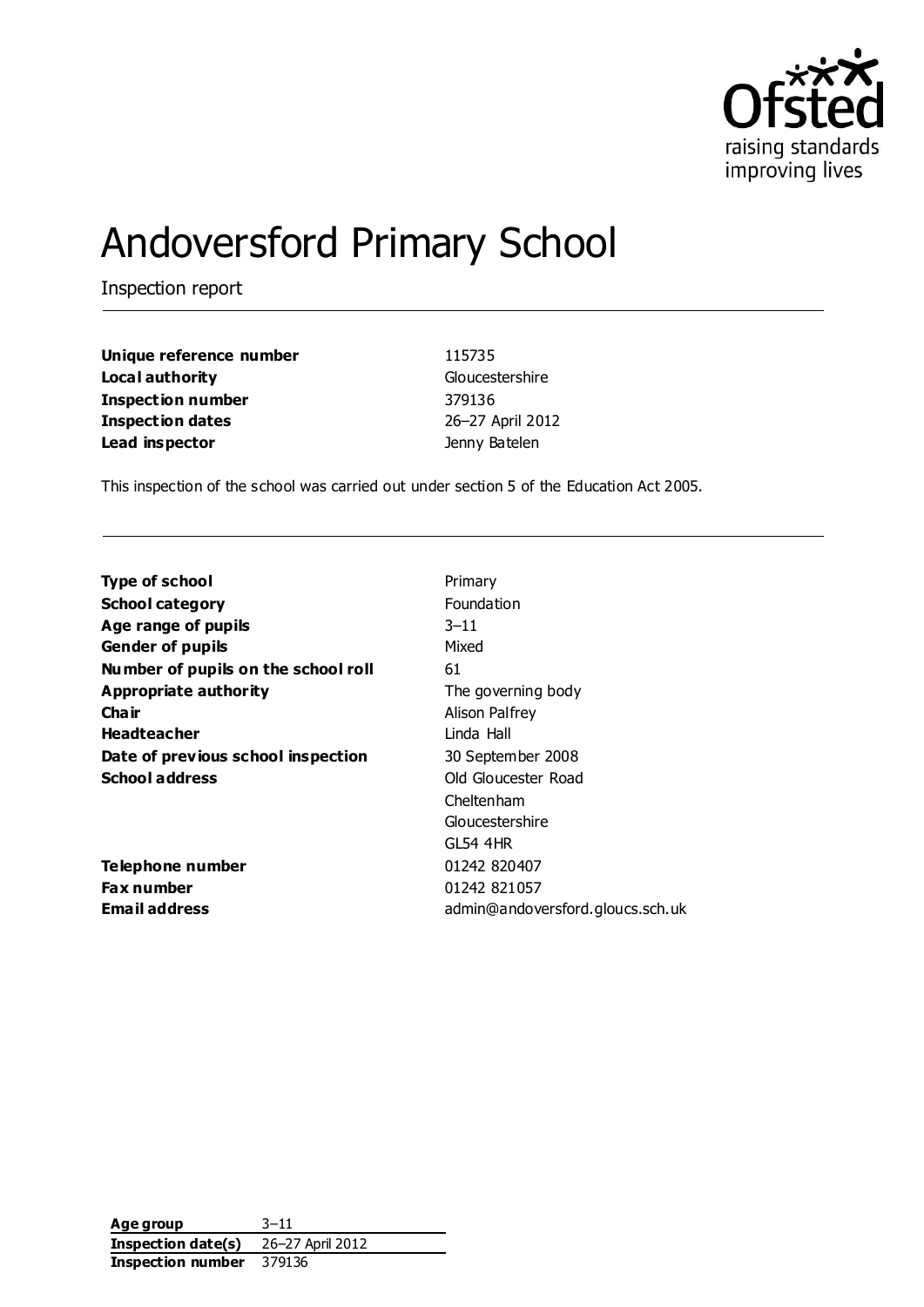

You can use Parent View to give Ofsted your opinion on your child's school. Ofsted will use the information parents and carers provide when deciding which schools to inspect and when.

You can also use Parent View to find out what other parents and carers think about schools in England. You can visit www.parentview.ofsted.gov.uk, or look for the link on the main Ofsted website: www.ofsted.gov.uk

The Office for Standards in Education, Children's Services and Skills (Ofsted) regulates and inspects to achieve excellence in the care of children and young people, and in education and skills for learners of all ages. It regulates and inspects childcare and children's social care, and inspects the Children and Family Court Advisory Support Service (Cafcass), schools, colleges, initial teacher training, work-based learning and skills training, adult and community learning, and education and training in prisons and other secure establishments. It assesses council children's services, and inspects services for looked after children, safeguarding and child protection.

Further copies of this report are obtainable from the school. Under the Education Act 2005, the school must provide a copy of this report free of charge to certain categories of people. A charge not exceeding the full cost of reproduction may be made for any other copies supplied.

If you would like a copy of this document in a different format, such as large print or Braille, please telephone 0300 123 4234, or email enquiries@ofsted.gov.uk.

You may copy all or parts of this document for non-commercial educational purposes, as long as you give details of the source and date of publication and do not alter the information in any way.

To receive regular email alerts about new publications, including survey reports and school inspection reports, please visit our website and go to 'Subscribe'.

Piccadilly Gate Store St **Manchester** M1 2WD

T: 0300 123 4234 Textphone: 0161 618 8524 E: enquiries@ofsted.gov.uk W: www.ofsted.gov.uk



© Crown copyright 2012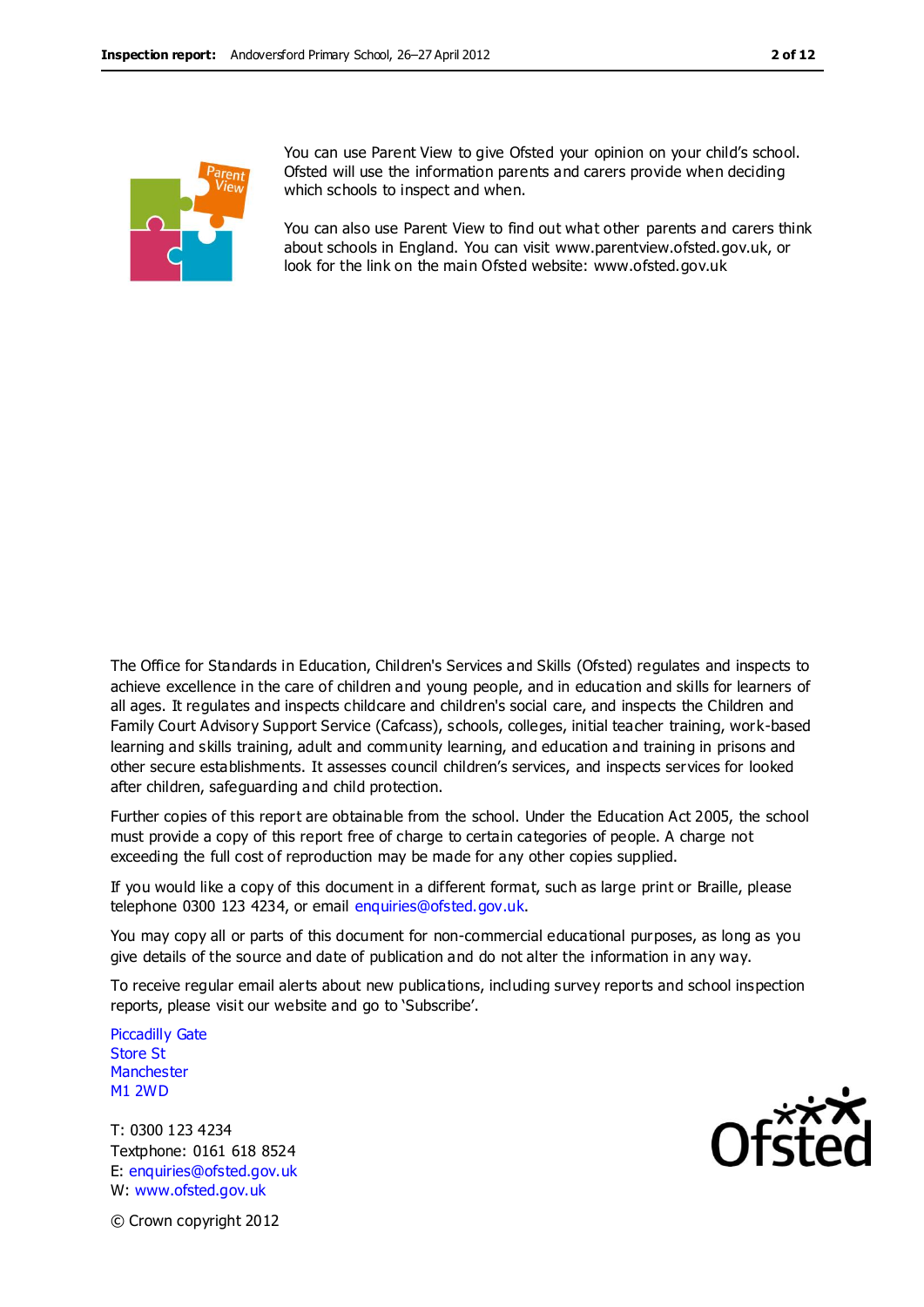## **Introduction**

Inspection team

Jenny Batelen **Additional inspector** 

This inspection was carried out with two days' notice. The inspector spent four hours watching 10 lessons, observing two teachers. She heard pupils read from Years 2, 4, 5 and 6. The inspector also held meetings with pupils and staff, as well as with members of the governing body. She took account of the responses to the on-line questionnaire (Parent View) in planning the inspection, observed the school's work, and looked at documentation including policies, school action plans, pupils' work and records of their learning and progress. She observed and discussed behaviour and the school's safeguarding procedures. The inspector analysed 46 completed questionnaires from parents and carers, as well as 35 questionnaires completed by pupils and 11 by members of staff.

## **Information about the school**

The school is very much smaller than the average-sized primary school. While most pupils are from White British backgrounds, a small number come from a range of minority ethnic backgrounds. The proportion of pupils known to be eligible for free school meals is below the national average. The percentage of disabled pupils and those who have special educational needs is average, as is the proportion with a statement of special educational needs or supported by school action plus. Pupils throughout the school are organised in mixed-age classes. The governing body manages a pre-school based in the school. The school meets the government's current floor standards, which set the minimum expectations for pupils' attainment and progress. The school has achieved the National Healthy Schools, Active Schools and bronze Eco Schools awards.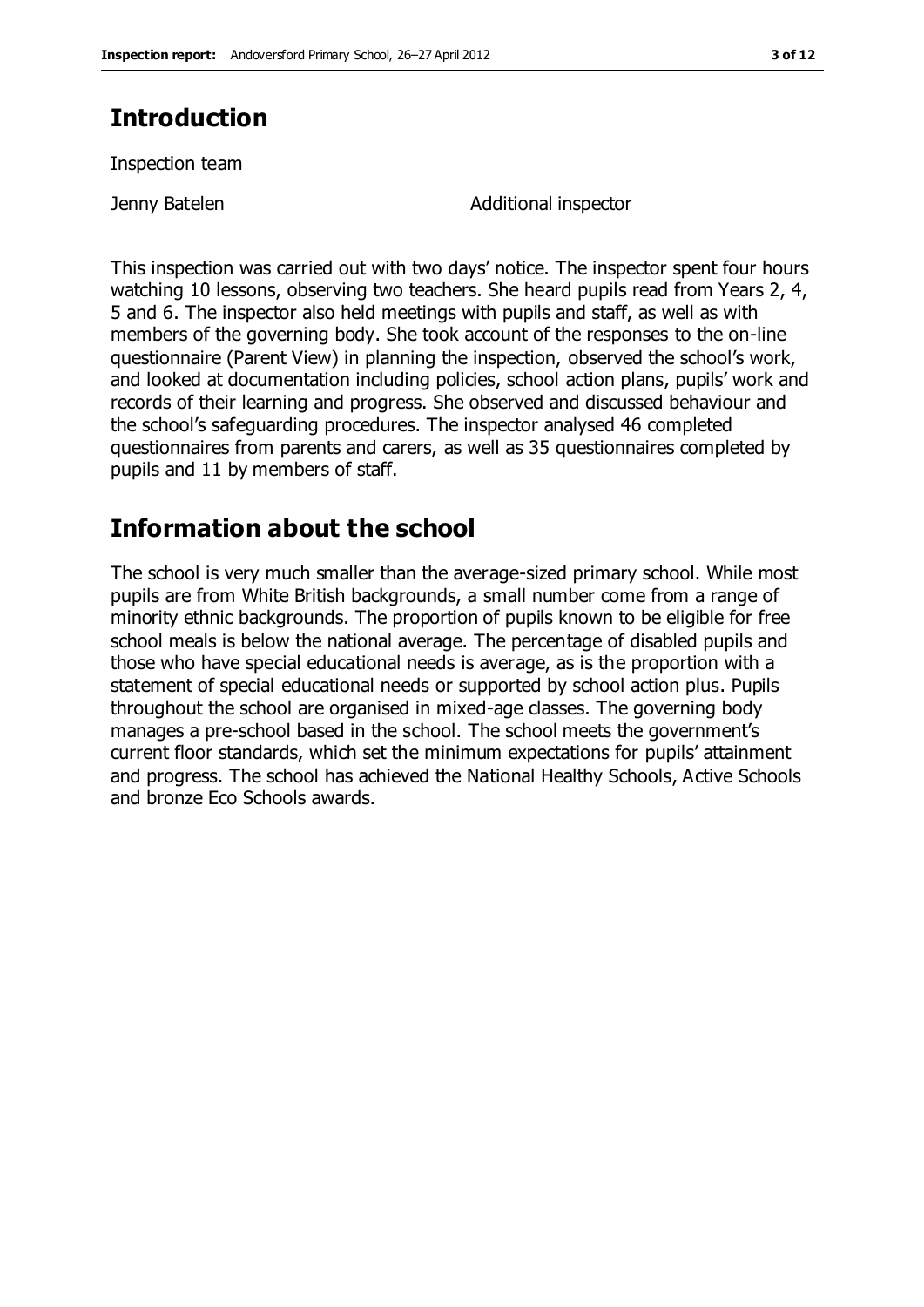## **Inspection judgements**

| <b>Overall effectiveness</b>     |  |
|----------------------------------|--|
|                                  |  |
| <b>Achievement of pupils</b>     |  |
| <b>Quality of teaching</b>       |  |
| Behaviour and safety of pupils   |  |
| <b>Leadership and management</b> |  |

## **Key findings**

- This is a good school. Pupils make good progress from their starting points and attainment is above national averages. Good-quality safeguarding ensures that every pupil feels safe. The school is not outstanding because pupils' progress is not yet rapid enough over a sustained period of time to ensure that attainment is well above average and subject leaders are not yet skilled enough to take a lead in whole-school development.
- The leadership of teaching and learning, and the management of teacher performance, have been effective in improving teaching and learning. As a result, teaching is consistently good, with some outstanding practice evident across the school. Tasks generally ensure that all pupils make at least good progress in their learning, although sometimes whole-class sessions do not fully engage every pupil.
- Skilled teaching of sounds that letters make (phonics) enables pupils to develop successful strategies for reading and writing and to achieve well. Well-planned support for disabled pupils and those who have special educational needs ensures that they make good progress. Pupils are now being challenged to use higher-order thinking skills and this is becoming particularly beneficial in enabling more-able pupils to achieve high levels.
- Pupils behave well around school and in lessons. They respect and care about each other and display positive attitudes, and there is no evidence of any disruption to learning.
- Leaders and managers, including the governing body, have a very clear focus on the right priorities to improve the school further. Rigorous moderation of the work done in the school has ensured rising attainment. The use of targets and ongoing assessments, including pupil self-assessment, means that pupils know how well they have done and what they must do to improve.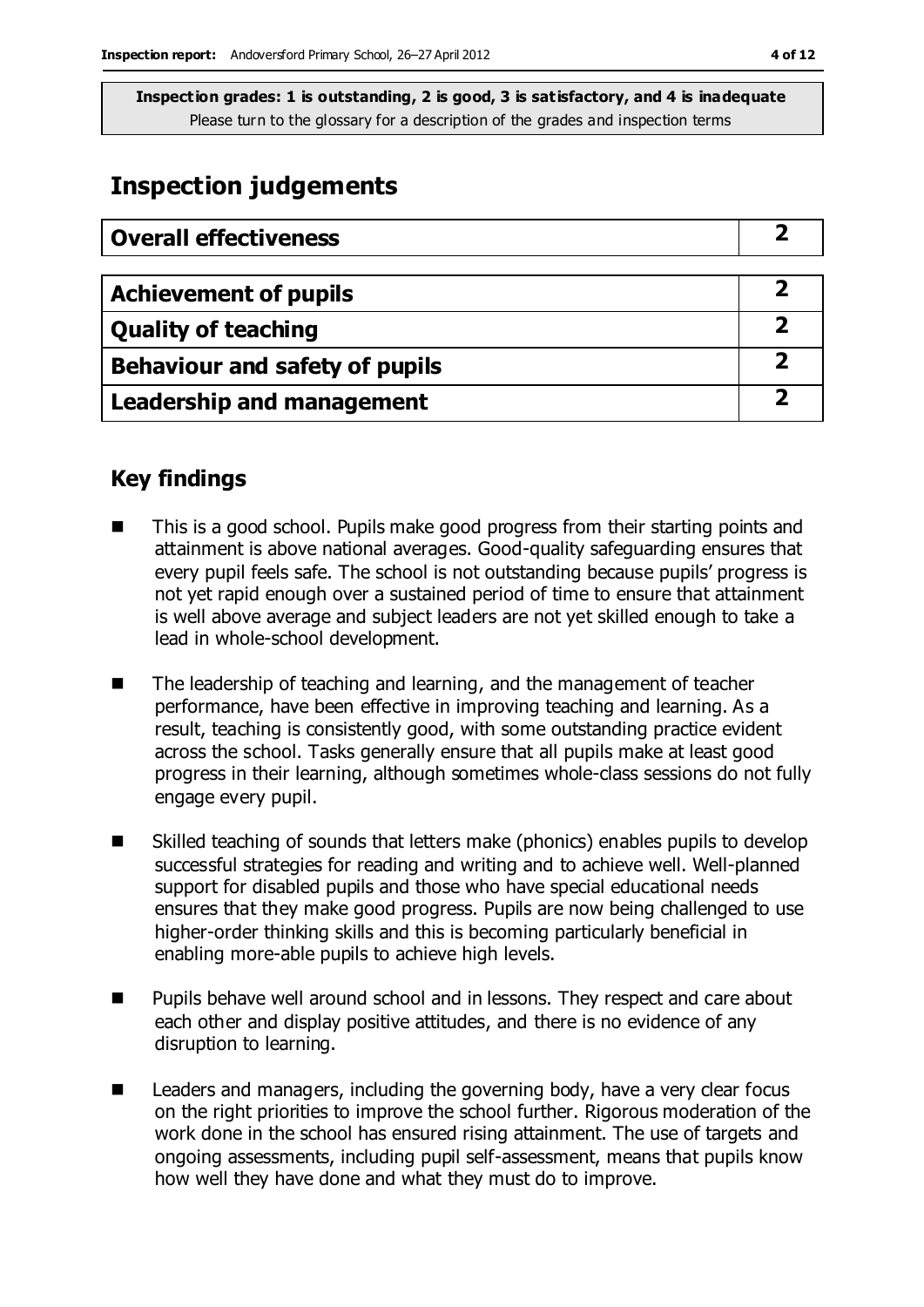## **What does the school need to do to improve further?**

- $\blacksquare$  Raise the quality of teaching and learning so that progress is outstanding and attainment well above average across the school by July 2015 by:
	- ensuring that all pupils are fully involved in all whole-class sessions  $\equiv$
	- developing pupils' higher-order thinking skills.
- Strengthen the skills of subject leaders so that they are more able to effectively contribute to and lead further development of the school.

### **Main report**

#### **Achievement of pupils**

The small numbers in each year group mean that there is some variation in the skills and understanding with which children enter the Early Years Foundation Stage. However, in recent years, levels on entry have been above those expected for their age. The range of activities and skilled adult support ensure that children make good progress throughout the pre-school and Reception Year. This good start is continued throughout Key Stages 1 and 2, and pupils leave school at the end of Year 6 with attainment that is well above average in reading, writing and mathematics. School assessment data, pupils' work and lesson observations confirm the good progress in English and mathematics. This was clear in an English lesson for Key Stage 2 pupils as they developed their skills of describing a character and demonstrated their excellent understanding of different features of description that would enhance their writing. Parents and carers agree that their children make good progress throughout their time in school. The inspector agreed with the school's evaluation that developing higher-order thinking skills would enable pupils to make even more progress and raise their levels of attainment still higher.

Phonics is taught skilfully to pupils in the Reception Year and Key Stage 1, and, consequently, standards in reading are now above average at the end of both key stages. Pupils read confidently and talk with enthusiasm about the books they read both in school and at home. Children in the pre-school learn to like stories and develop their phonic understanding though the story-telling project, which they share with the children in the Reception Year. Throughout the school, writing tasks and many activities in mathematics link to the topics being studied and, therefore, pupils are able to link their learning to real-life situations. This was clearly demonstrated as pupils in Reception and Key Stage 1 explored making amounts of money in order to buy Mole's seeds as part of their *Wind in the Willows* topic. They confidently found the correct coins to pay different amounts and some were challenged to decide how much change to expect.

Disabled pupils and those who have special educational needs are very well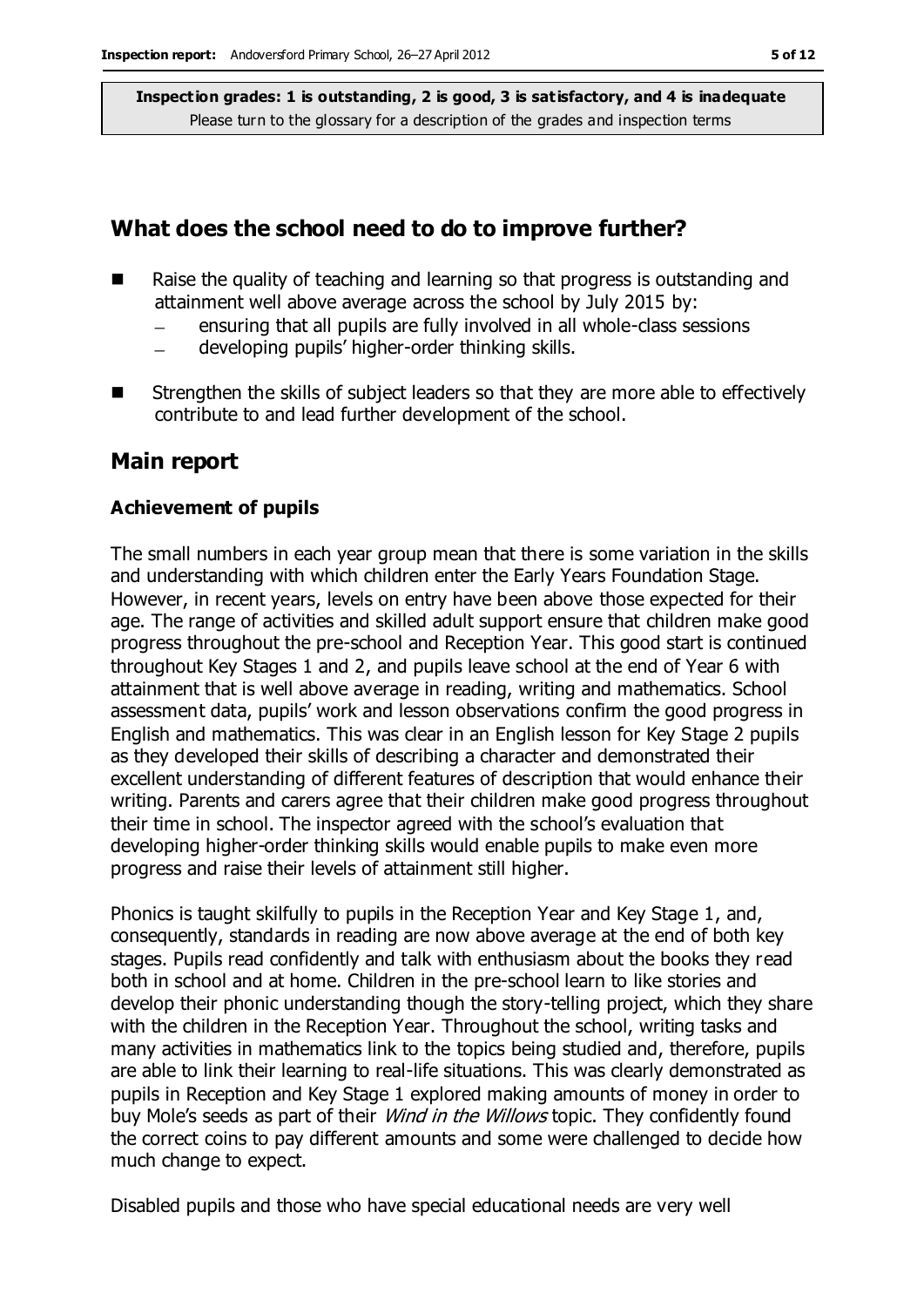supported to make good progress because their needs are clearly identified. As a result, they make as good progress as their friends in school and often exceed the standards met by their peers nationally. Pupils from different backgrounds make good progress because, as they told the inspector, their friends and teachers help them understand any slight differences, such as in language used. There is strong support for pupils whose circumstances may make them vulnerable, so that they are able to work hard and make good progress. Parents and carers comment positively on the support for their children enabling them to learn and make progress.

#### **Quality of teaching**

Parents and carers agree that their children are taught well. Pupils enjoy their learning and feel that they are helped to make good progress. Teachers make good use of ongoing and accurate assessments so that they have a clear understanding of how well pupils are doing. As a result, lessons are well planned with varied tasks that are adjusted to meet the pupils' needs. In the mixed-age classes, teachers are careful to ensure that pupils are able to access the learning at the appropriate level. However, in whole-class sessions, it is sometimes difficult to engage the whole age range and the school acknowledges that consistent use of the skilled teaching assistants to work with groups when necessary, as well as ensuring all pupils are encouraged to answer questions, would increase pupils' involvement and enhance the learning that takes place at these times.

Pupils are very clear about what they are learning and how they will know if they have been successful in meeting the learning intention. They understand what targets they must meet in order to move to the next level of learning. Clear and consistent written and oral feedback helps pupils to be very clear about what they have done well and how they can make further improvements. Pupils in Years 1 and 2 talked confidently about their task to write a chronological report about the life of Vincent van Gogh. They understood the new word they had learnt and knew what 'steps to success' to use in order to complete the task successfully.

Disabled pupils and those who have special educational needs have very clear programmes of work with specific targets that help them make good progress. Support is sometimes individual and, at other times, within small groups or the whole class. More-able pupils are being challenged to reach higher levels, as demonstrated when Year 6 pupils used logical thinking to solve problems associated with the Olympic Games.

Children in the Early Years Foundation Stage have many opportunities to develop their learning through adult-led and independent activities, both inside and outside. Children in the Reception Year shared in learning about Vincent van Gogh. They enjoyed choosing to 'be an artist' like van Gogh and later made excellent progress in writing sentences, using phonic skills and knowledge of punctuation, with some adult help.

Strong links made between topics across the curriculum mean that pupils understand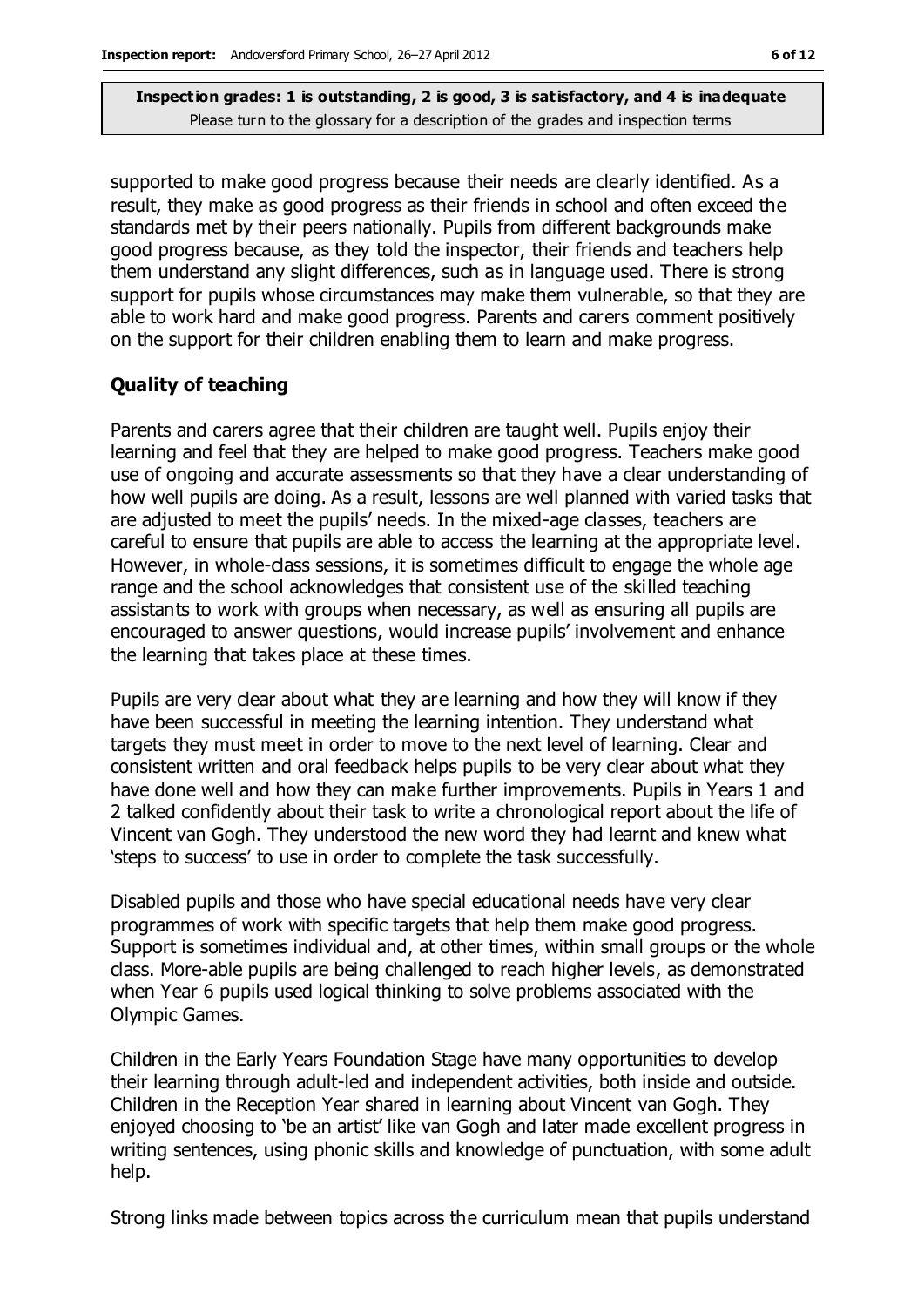the relevance of their tasks. There are many opportunities for pupils to reflect on their learning, work together, listen carefully to each other and reflect on the lives of people who follow different cultures and traditions. Pupils in Key Stage 2 discussed the Olympic and Paralympic values and related these to the school values of 'Enthusiasm, Confidence, Commitment and Respect', before using geographical skills to locate venues for previous Olympic Games.

#### **Behaviour and safety of pupils**

Pupils' good behaviour in lessons and around school indicates that there is no disruption and pupils are able to thrive. Pupils typically demonstrate very positive attitudes to their learning which means that they are keen to get on with their tasks and support each other well when working in groups and pairs. Pupils understand about their own feelings and how these can affect the way they behave. The school effectively helps those who may find it difficult to manage their own behaviour, with the result that they are able to handle classroom relationships, stay on task and make progress.

Pupils understand about different types of bullying and know how to respond to any difficulties, such as cyber-bullying. They showed a clear understanding about the use and misuse of social networking sites and the rules regarding these. Pupils are confident that there is no bullying and that any incidents of bad behaviour are effectively dealt with by the school, so that recurrences are rare. Inspection evidence, including school logs, shows that behaviour over time is consistently good and that there are very few reported incidents. Parents and carers agree that behaviour is good and that their children's lessons are not disrupted by bad behaviour.

Pupils feel very safe at school, and parents and carers agree with them. Pupils understand how to keep themselves safe in a range of situations, including when using modern technology. Attendance is above average and parents and carers comment on how their children like coming to school.

#### **Leadership and management**

Leaders and managers have correctly identified the priorities that will enable them to improve the school further. Since the previous inspection, the monitoring and evaluating of pupils' progress has become more rigorous and now allows prompt action to be taken to ensure no pupils fall behind. Consequently, progress for all pupils is good. The action taken to improve parents' and carers' involvement in, and perception of, the school has been effective. As a result, the vast majority feel well informed and able to support their child's learning.

Staff value the support they receive and welcome whole-school professional development that allows them to focus on areas for development. Leaders and managers appreciate the support that comes from external sources such as the local authority and a nearby secondary school. Members of the governing body have a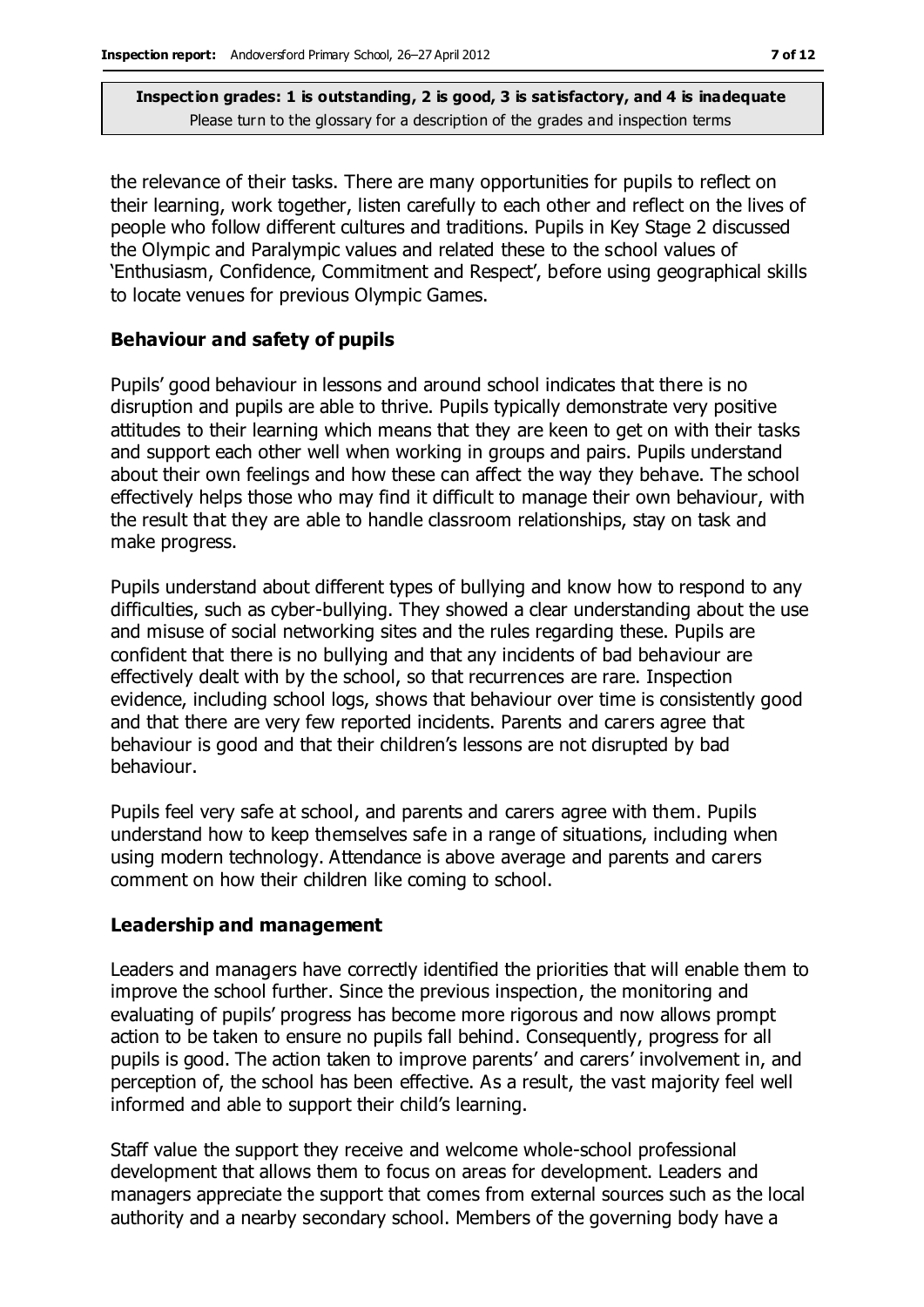range of skills that enables them to effectively monitor the work of the school and to challenge and support. This is clearly demonstrated in the record of visits to school, discussions and recommendations made that contribute to school development. Strong leadership of the Early Years Foundation Stage ensures good progress in preschool and a smooth transition into school. Subject leaders are clear about the priorities for their particular areas, but do not demonstrate sufficiently precise action planning that will enable them to give clear input into school development.

The well-balanced curriculum provides pupils with memorable experiences. Visits and visitors enrich pupils' understanding of the topics they are studying and also deepen their understanding of differences and similarities with other communities. The local community value the school and enjoy the opportunities to participate in school activities and to support pupils' learning through, for instance, hearing pupils read. Extra-curricular opportunities, including residential visits, are valued and encourage independence and resilience. Members of the governing body, senior leaders and staff effectively ensure that there is no discrimination and that all pupils have equal opportunities to access the full curriculum.

The school promotes spiritual, moral, social and cultural development well. Pupils' cultural development has been enriched by working with an artist and in partnership with another school. Pupils are able to participate in leading developments in the school through the school council and Eco-committee.

The school has effective procedures for safeguarding and risk assessment. These meet government guidelines and include high-quality checks on adults, including robust arrangements for vetting staff appointments and staff training, and a carefully planned approach to managing the safety of pupils. Parents and carers expressed no concerns about their child's safety.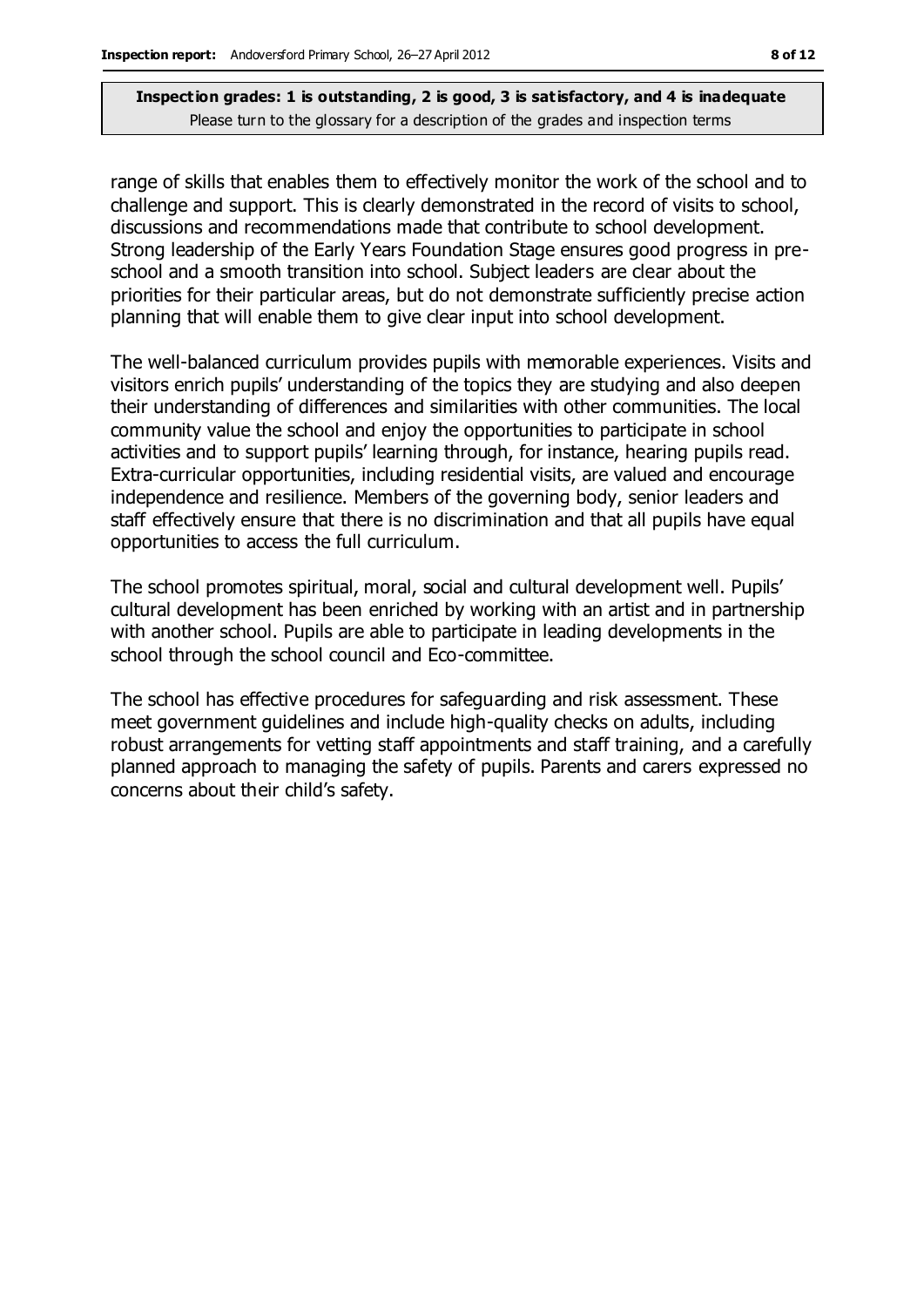# **Glossary**

#### **Grade Judgement Description** Grade  $1$  | Outstanding | These features are highly effective. An outstanding school provides exceptionally well for all its pupils' needs. Grade 2 Good These are very positive features of a school. A school that is good is serving its pupils well. Grade 3  $\parallel$  Satisfactory  $\parallel$  These features are of reasonable quality. A satisfactory school is providing adequately for its pupils. Grade 4  $\parallel$  Inadequate  $\parallel$  These features are not of an acceptable standard. An inadequate school needs to make significant improvement in order to meet the needs of its pupils. Ofsted inspectors will make further visits until it improves.

## **What inspection judgements mean**

## **Overall effectiveness of schools**

|                       | Overall effectiveness judgement (percentage of schools) |      |                     |                   |
|-----------------------|---------------------------------------------------------|------|---------------------|-------------------|
| <b>Type of school</b> | <b>Outstanding</b>                                      | Good | <b>Satisfactory</b> | <b>Inadequate</b> |
| Nursery schools       | 54                                                      | 42   |                     |                   |
| Primary schools       | 14                                                      | 49   | 32                  |                   |
| Secondary             | 20                                                      | 39   | 34                  |                   |
| schools               |                                                         |      |                     |                   |
| Special schools       | 33                                                      | 45   | 20                  |                   |
| Pupil referral        |                                                         | 55   | 28                  |                   |
| units                 |                                                         |      |                     |                   |
| All schools           | 16                                                      | 47   | م -                 |                   |

New school inspection arrangements have been introduced from 1 January 2012. This means that inspectors make judgements that were not made previously.

The data in the table above are for the period 1 September to 31 December 2011 and represent judgements that were made under the school inspection arrangements that were introduced on 1 September 2009. These data are consistent with the latest published official statistics about maintained school inspection outcomes (see www.ofsted.gov.uk).

The sample of schools inspected during 2010/11 was not representative of all schools nationally, as weaker schools are inspected more frequently than good or outstanding schools.

Primary schools include primary academy converters. Secondary schools include secondary academy converters, sponsor-led academies and city technology colleges. Special schools include special academy converters and non-maintained special schools.

Percentages are rounded and do not always add exactly to 100.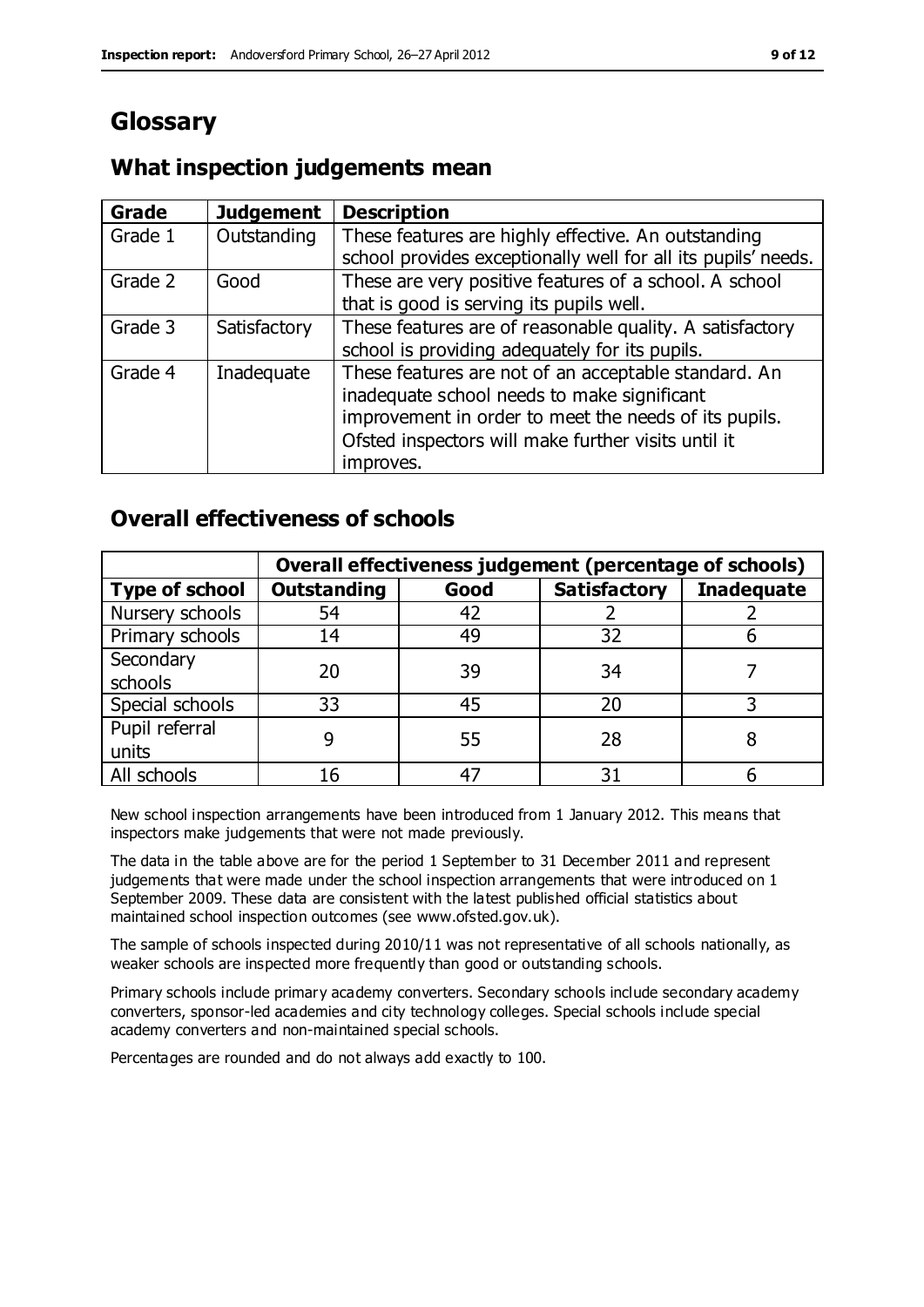# **Common terminology used by inspectors**

| Achievement:                  | the progress and success of a pupil in their<br>learning and development taking account of their<br>attainment.                                                                                                        |
|-------------------------------|------------------------------------------------------------------------------------------------------------------------------------------------------------------------------------------------------------------------|
| Attainment:                   | the standard of the pupils' work shown by test and<br>examination results and in lessons.                                                                                                                              |
| Attendance                    | the regular attendance of pupils at school and in<br>lessons, taking into account the school's efforts to<br>encourage good attendance.                                                                                |
| Behaviour                     | how well pupils behave in lessons, with emphasis<br>on their attitude to learning. Pupils' punctuality to<br>lessons and their conduct around the school.                                                              |
| Capacity to improve:          | the proven ability of the school to continue<br>improving based on its self-evaluation and what<br>the school has accomplished so far and on the<br>quality of its systems to maintain improvement.                    |
| Floor standards               | the national minimum expectation of attainment<br>and progression measures.                                                                                                                                            |
| Leadership and management:    | the contribution of all the staff with responsibilities,<br>not just the governors and headteacher, to<br>identifying priorities, directing and motivating staff<br>and running the school.                            |
| Learning:                     | how well pupils acquire knowledge, develop their<br>understanding, learn and practise skills and are<br>developing their competence as learners.                                                                       |
| <b>Overall effectiveness:</b> | inspectors form a judgement on a school's overall<br>effectiveness based on the findings from their<br>inspection of the school.                                                                                       |
| Progress:                     | the rate at which pupils are learning in lessons and<br>over longer periods of time. It is often measured<br>by comparing the pupils' attainment at the end of a<br>key stage with their attainment when they started. |
| Safety                        | how safe pupils are in school, including in lessons;<br>and their understanding of risks. Pupils' freedom<br>from bullying and harassment. How well the school<br>promotes safety, for example e-learning.             |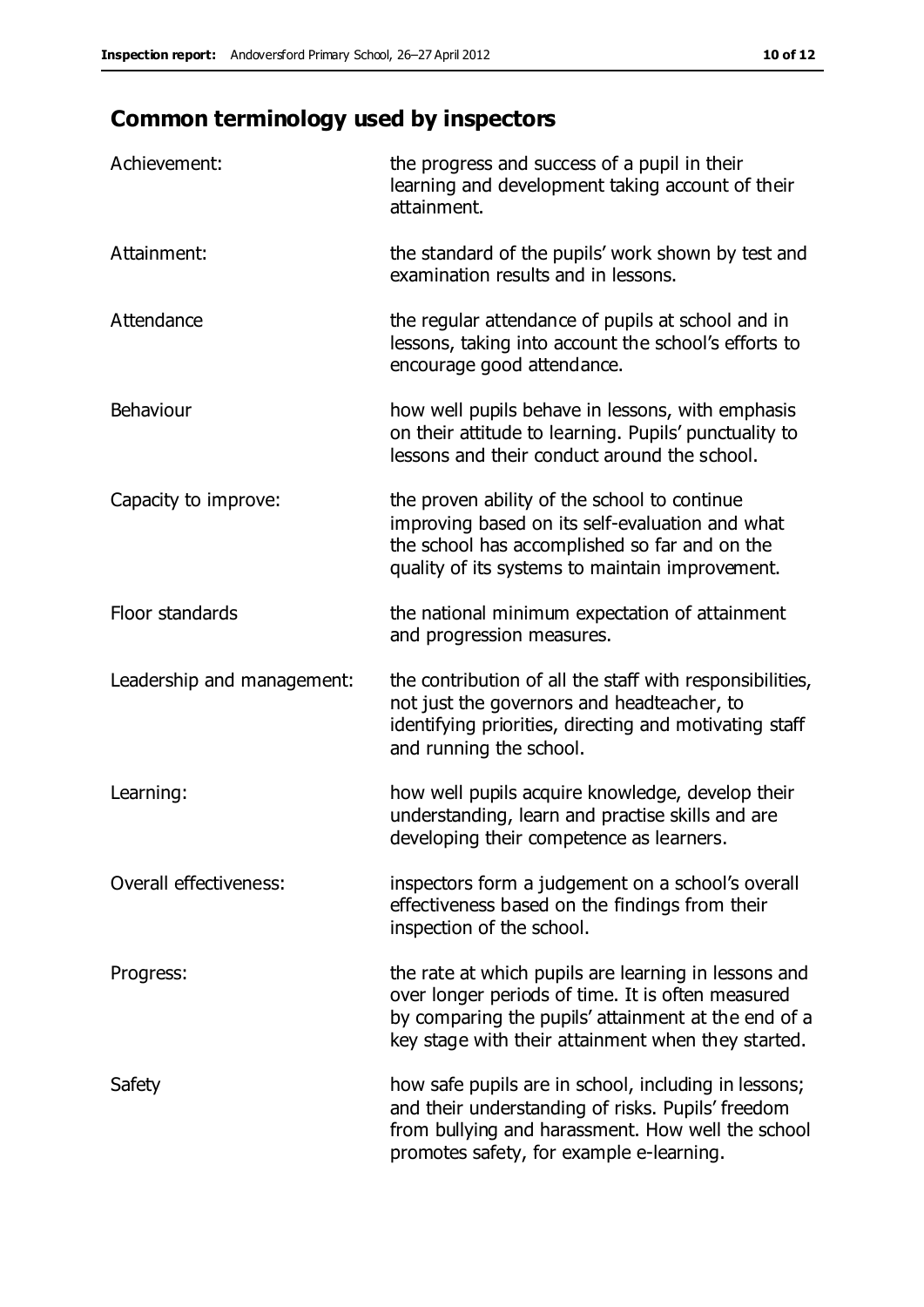#### **This letter is provided for the school, parents and carers to share with their children. It describes Ofsted's main findings from the inspection of their school.**



30 April 2012

Dear Pupils

#### **Inspection of Andoversford Primary School, Andoversford GL54 4HR**

Thank you for making me so welcome when I visited your school recently. Thank you also to those of you who returned questionnaires about your school. I enjoyed joining in your lessons, assembly, talking to you and sharing books with you.

Yours is a good school and, as a result, you make good progress in your learning. There are many good things that impressed me.

- You behave well, are very polite, help each other and have a good knowledge and understanding of how to keep yourselves safe.
- You listen carefully to your teachers and work hard in lessons.
- All the adults in the school care a lot about you and make sure that you are safe and well supported.
- You enjoy the topics you study and the visits and visitors that make them fun.
- The adults who manage and run your school work hard to make sure you have the best opportunities to achieve well.

We have asked the school to do three things to make it even better.

- Make sure that teachers and teaching assistants encourage you all to take part in whole-class sessions and 'have a go' at answering the questions.
- Develop your thinking skills so that you can tackle harder tasks and so reach even higher standards.
- Ensure that the adults who lead the different subjects develop their skills so that they can help make the school even better.

All of you can help by making sure you answer questions, thinking hard about your work and remembering to have 'Enthusiasm, Confidence, Commitment and Respect'.

Yours sincerely

Jenny Batelen Lead inspector